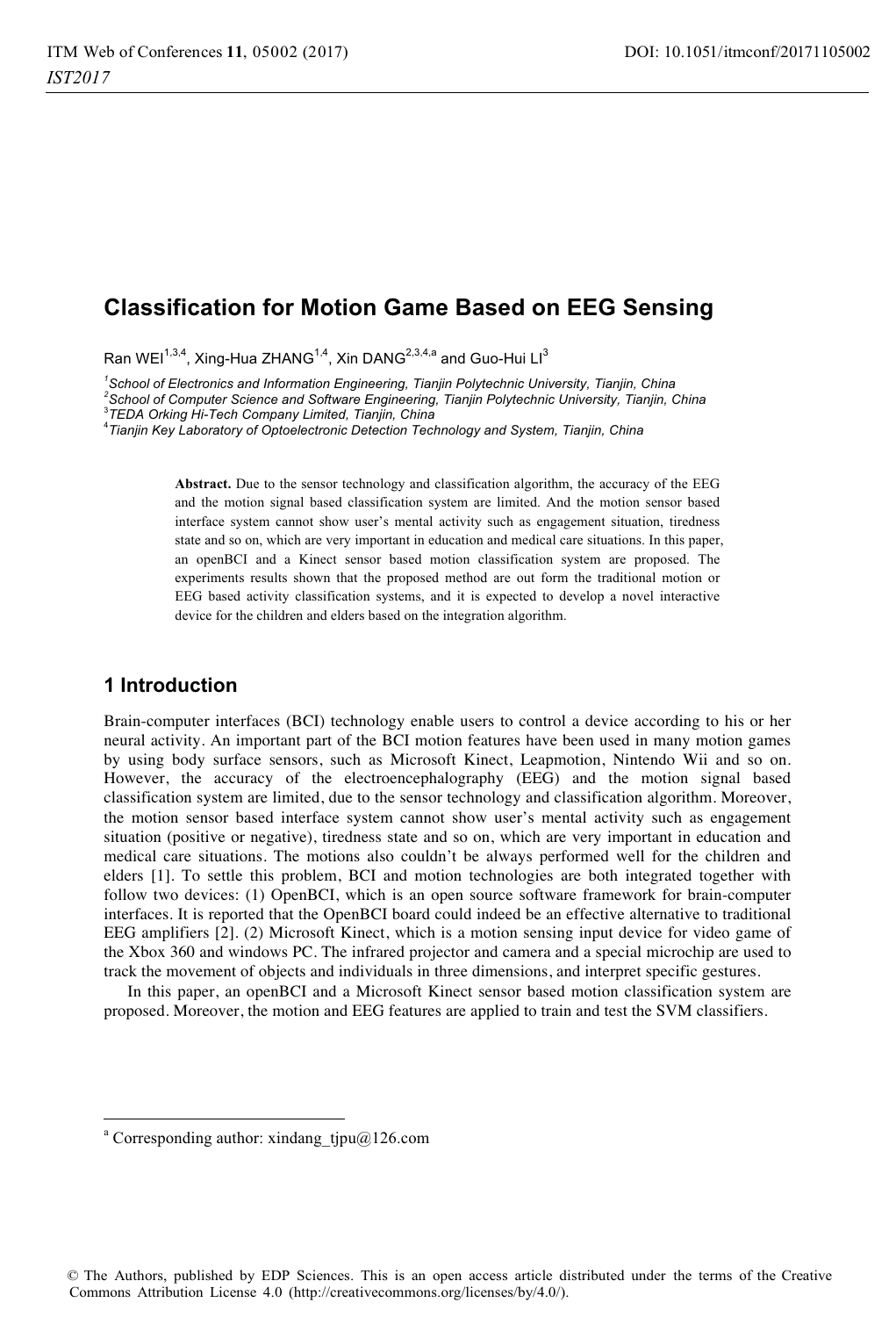### **2 Activities Classification**

Using Kinect, the users need not be bothered with body sensors and that the system can save the users from wearing sensors that can be intrusive [3, 4]. The Application Programmer's Interface (API) was used to interface with the Kinect sensor. Its skeletal tracking software provides an estimate for the position of 20 anatomical landmarks (30 Hz, 640\*480 pixels). The skeleton is described by the following joints: head, neck, right shoulder, left shoulder, right elbow, left elbow, right hand, left hand, torso, right hip, left hip, right knee, left knee, right foot, and left foot. The Kinect has the capacity to determine the position of the center of specific joints by using a fixed and rather simple human skeleton, which can be measured for joint motion.

To uniquely identify a vector, two angles are calculated for each of these vectors.

$$
\theta_{Y} = \cos^{-1}\left(\frac{v_{iy}}{|v_i|}\right) \qquad \theta_{XZ} = \cos^{-1}\left(\frac{v_{ix}}{|v_i|}\right) \tag{1}
$$

where  $\theta$  Y is the angle between joint vector vi and positive X-axis and viy denotes the Y component of vi. θ YZ is the angle between the projection of the vector on XZ- plane and X-axis. A set of fourteen vectors from the twenty joint points are calculated for the input of the feature extraction of the motion signals. Some parts of the body are not considered in calculation (head, wrists, and feet) as they contribute little to classifier the movement.

The OpenBCI board can be used to collect 8 lead EEG signals by standard electrodes. Data were recorded from 3 children (5±1.5 years old) and 3 elders (60±5). Our prototype application on a desktop computers and set it up to project the activities on the whiteboard. The Kinect is mounted at the top of the whiteboard. Five movement massages are conducted in all experiment which include "left", "right", "up", "down", "rest". In order to record user's motions and faces in all the activities, a HD camera was mounted near the Kinect. The openBCI board is fixed on the back of the Electro-Cap and transmits data to the windows PC by Bluetooth module.

#### **2.1 Overall structure**

The raw signals of skeleton and EEG are processed following the proposed classification system shown in Figure 1. The overall system structure is composed of the following steps. Firstly, removing the noise from the raw signals of the skeleton and EEG by using the  $1 \in$  Filter [5], which use a first order low-pass filter with an adaptive cut-off frequency and suitable for a high precision and responsiveness task of the event-driven system. Secondly, filtered signals are segmented at a constant size by framing. Furthermore, the motion/EEG features are obtained from the segmented signals. In the training stage, the SVM training produces support vectors for 4 classes of movement, NG movement, positive engagement, and negative engagement. During the testing stage, the SVM classifier classifies the input feature vectors into the different movement or engagement modes. The training and classification system are shown in Figure 2.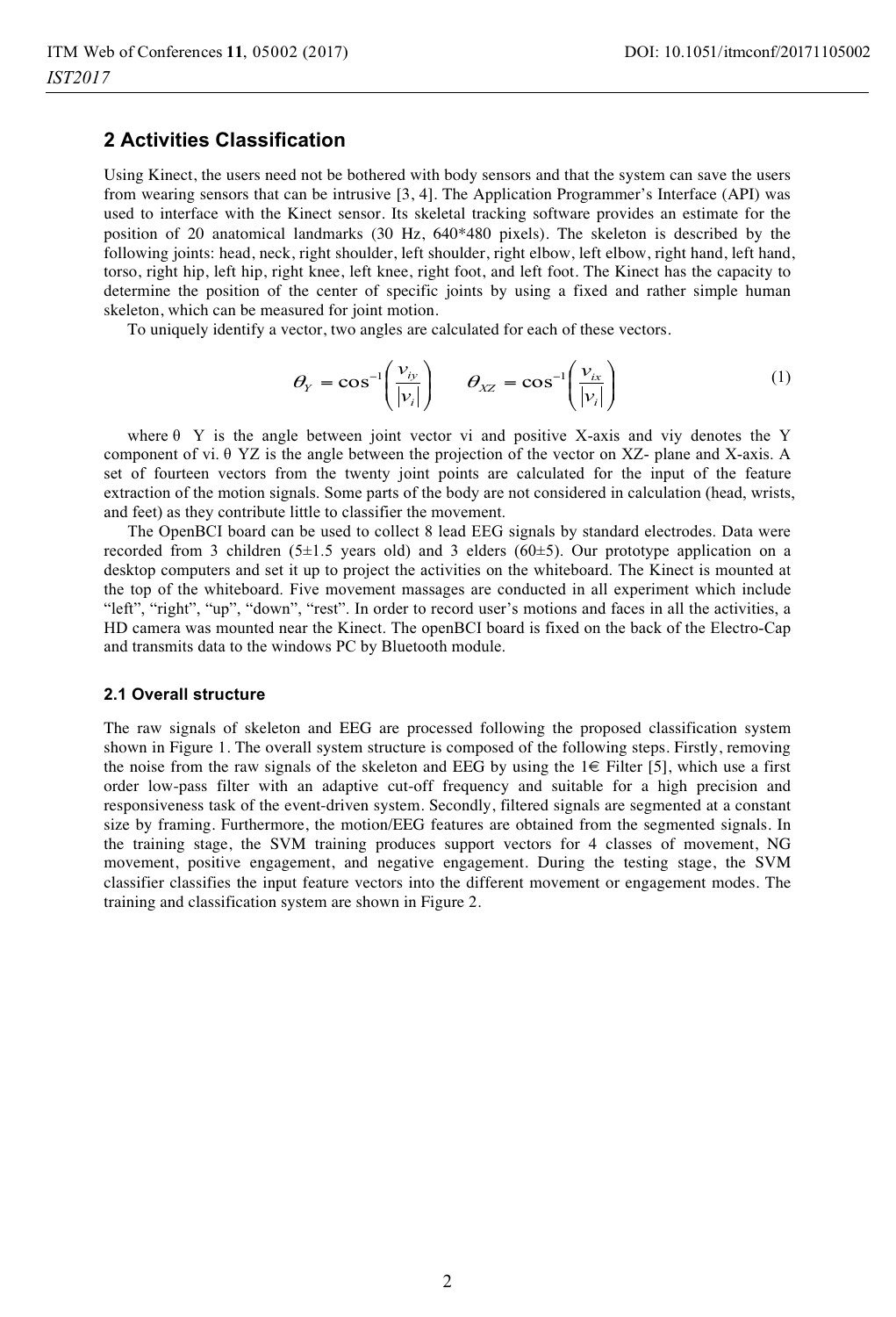

**Figure 1.** Block diagram of the event classification system.



**Figure 2.** The training and classifying system

#### **2.2 Feature extraction**

For the movement and engagement classifier task, follow motion based features are considered:

1) Mean differentiation of joint angle;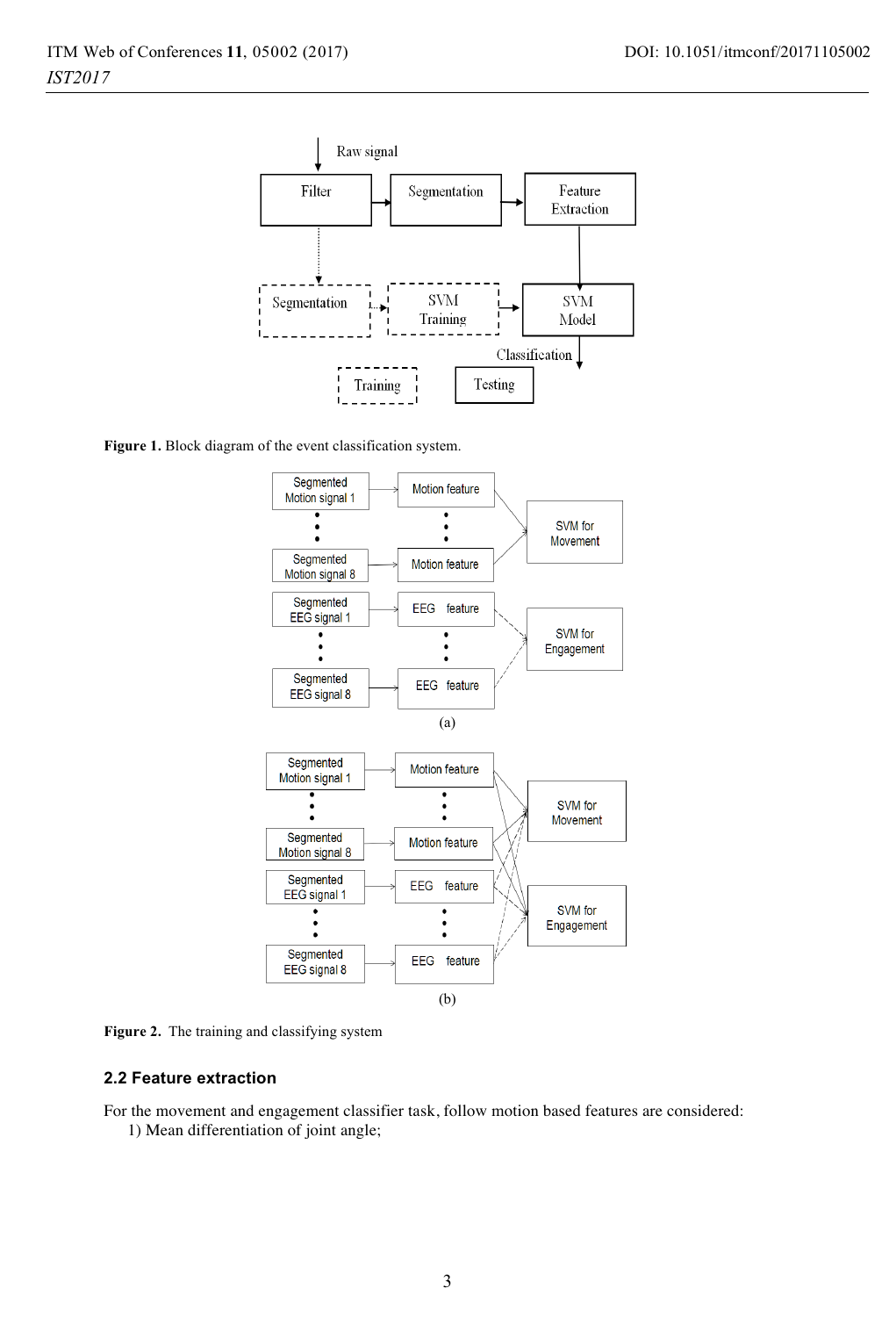2) Median differentiation of joint angle;

3) Standard deviation of differentiation of joint angle.

 $\overline{a}$ 

EEG based features are considered as:

1) Mean of each lead EEG waves;

- 2) Median of each lead EEG waves;
- 3) Standard deviation of each lead EEG waves.

As the Motion and EEG recording was annotated per second, each feature vector was computed based on one second of motion and EEG signals. Each second-wise annotation indicates both the movement situation (Good or NG) and engagement situation (positive or negative). Each one-second period are divided into 8 equal epochs. For each epoch there are 14\*3 corresponding motion feature vectors and 7\*3\*8 corresponding EEG feature vectors are calculated. Concatenated the results to form 336-dimensional and 1344-dimensional feature vectors for each second considered. These feature vectors were then collected, along with their corresponding annotations, to train our classier.

Two frameworks are considered in our experiments: I. The motion and EEG features are used for the training and classification of movement and engagement, respectively (Figure 2a); II. The motion and EEG features are both used for the SVM training and classification of movement and engagement (Figure 2b). For the framework I, we consider that the motion and EEG features are suitable for the movement and engagement classifier task; Furthermore, a classification model considered integrating the motion and EEG features are built in framework II.

In evaluation scheme, the classification was performed independently on the snoring sounds recorded by microphones, and its performance was compared in terms of sensitivity, specificity and accuracy:

$$
Sen = \frac{TP}{TP+FN} \times 100\%
$$
  
\n
$$
Spe = \frac{TN}{TN+FP} \times 100\%
$$
  
\n
$$
Acc = \frac{TP+TN}{TP+FN+FP+FN} \times 100\%
$$
\n(2)

where TP, TN, FP and FN are the number of true positive, true negative, false positive and false negative classified segments, respectively. Note that TP and TN refer to the number of correctly classification movement segments and the number of correctly classified positive engagement segments, respectively.

### **3 Results**

In order to gain adequate results from the data of 3 children and 3 elders, proposed system is tested using four independent experiments, which include good movement, NG movement, positive engagement, and negative engagement tests. For the testing data, episodes of these four kinds of events were randomly extracted and manually annotated by using each of the recordings, and the data from the other subjects were used for training.

The proposed approaches were conducted using the datasets shown in Table 1. The data length for each class is given in the table, and the length in each cell was converted into frames using a frame size of 256ms, with a 50% overlap. The four experiments were performed independently. In addition, the training and testing data for each experiment were non-overlapped. The motion and EEG features for the experimental datasets were produced and applied to the SVM for training and classification.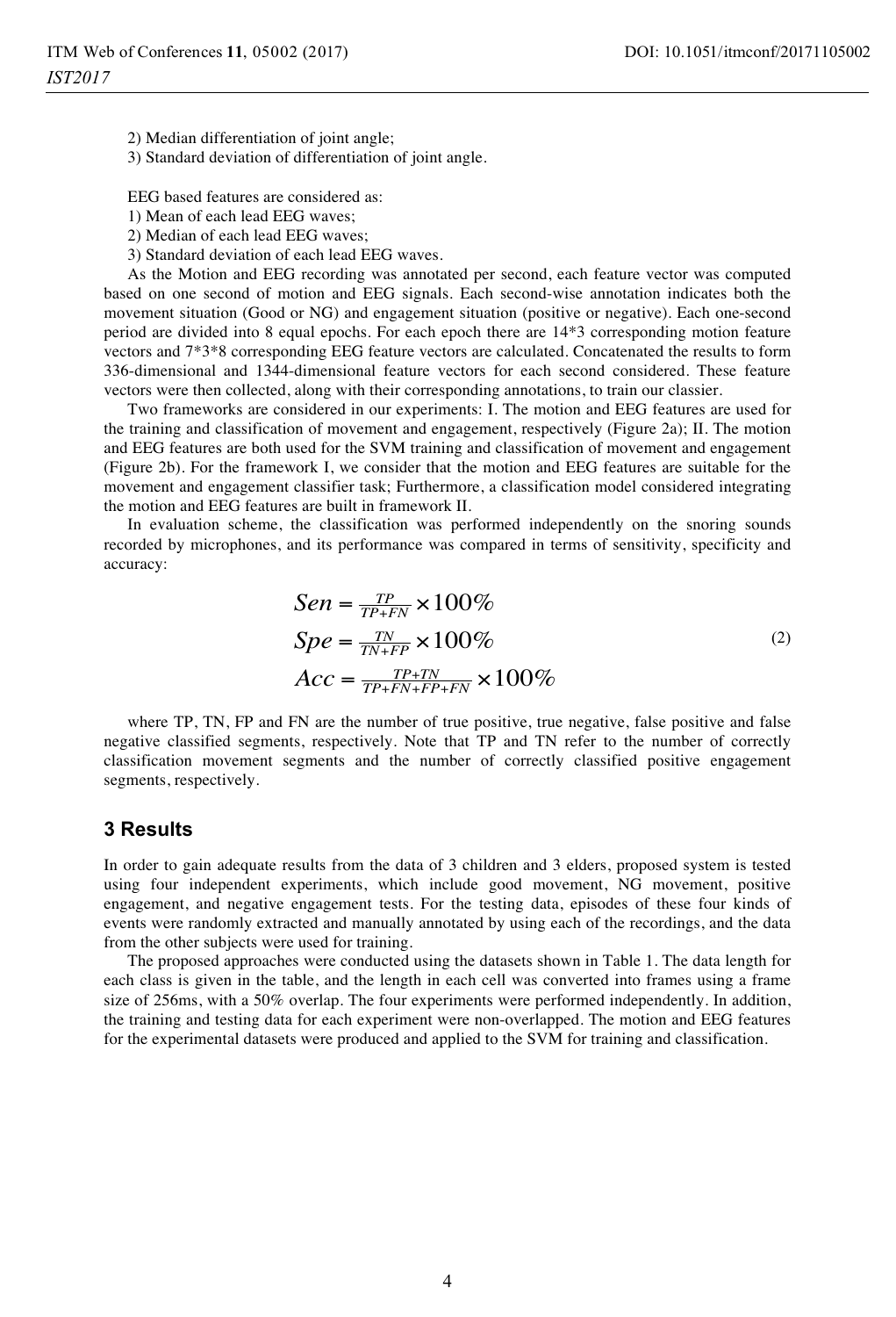| Movement | Total |     | в   |     |     | E   |     |
|----------|-------|-----|-----|-----|-----|-----|-----|
| Good     | 1692  | 256 | 275 | 286 | 250 | 260 | 365 |
| NG       | 2789  | 19  | 88  | 270 | 190 | 170 | 260 |
| Positive | 2667  | 256 | 245 | 239 | 264 | 246 | 320 |
| Negative | 2789  | 19  | 118 | 317 | 176 | 184 | 305 |

**Table 1.** The information of experimental datasets (seconds)

Motion has been recommended as the best feature for gesture detection [6, 7]. Therefore, several related works have used motion feature, and were able to obtain good performance. On the other hand, EEG feature shown the mental activity of the user. The confusion matrix is shown in Table 2.

Furthermore, the integrated features are applied to the movement and engagement SVM for training and classification according to the framework II. The confusion matrix is shown in Table 3.

For two frameworks, the most errors occurred between NG-Positive and Good-Negative. Integrated features achieved 97.4% and 94.4% accuracy for the Good-Positive, NG-Positive classification, while the accuracies for Good-Negative, and NG-Negative were 95.21% and 98.60%, respectively. Moreover, it can be seen from Tables 2 and 3 that the integrated features outperformed in movement and engagement classification task. Specifically, the motion and EEG based classification rates were 92.2%, 87.1%, 83.74% and 91.35%, for the Good-Positive, NG-Positive, Good-Negative, and NG-Negative, respectively.

**Table 2.** The results using the Framework I

| Good-Positive | NG-Positive | Good-Negative | NG-Negative |
|---------------|-------------|---------------|-------------|
|               | $6.20\%$    | 1.50%         | $0.10\%$    |
| 2.50%         | 87.10%      | 1.56%         | 8.84%       |
| 5.41%         | 2.81%       | 83.74%        | $8.04\%$    |
| 2.10%         | $6.40\%$    | 0.15%         | 91.35%      |
|               | $92.20\%$   |               |             |

|               | Good-Positive | NG-Positive | Good-Negative | NG-Negative |
|---------------|---------------|-------------|---------------|-------------|
| Good-Positive | $97.40\%$     | $1.25\%$    | 2.40%         | $-1.05\%$   |
| NG-Positive   | $1.02\%$      | 94.40%      | 0.28%         | $4.30\%$    |
| Good-Negative | $3.41\%$      | 0.17%       | 95.21%        | 1.21%       |
| NG-Negative   | 0.18%         | 1.09%       | 0.13%         | 98.60%      |

**Table 3.** The results using the Framework II

The classification results of three frameworks are shown in Table 4. Comparing the classifier performances for motion and EEG based features, it is evident that the performance of the framework II with the integrated features is superior in all experiments.

**Table4.** The classification results of 3 features

| Feature-task          | Accuracy         | Sensitivity      | Specificity       |
|-----------------------|------------------|------------------|-------------------|
| Motion-Movement       | $95.5 \pm 4.0\%$ | $98.2 \pm 0.1\%$ | $95.2 \pm 2.1\%$  |
| <b>EEG-Engagement</b> | $88.3 \pm 2.1\%$ | $98.5 \pm 0.6\%$ | $98.7 \pm 0.6\%$  |
| Integrated-Movement   | $97.8 \pm 0.1\%$ | $99.6 \pm 0.1\%$ | $97.15 \pm 1.5\%$ |
| Integrated-Engagement | $97.1 \pm 1.2\%$ | $99.7 \pm 0.1\%$ | $99.4 \pm 0.3\%$  |